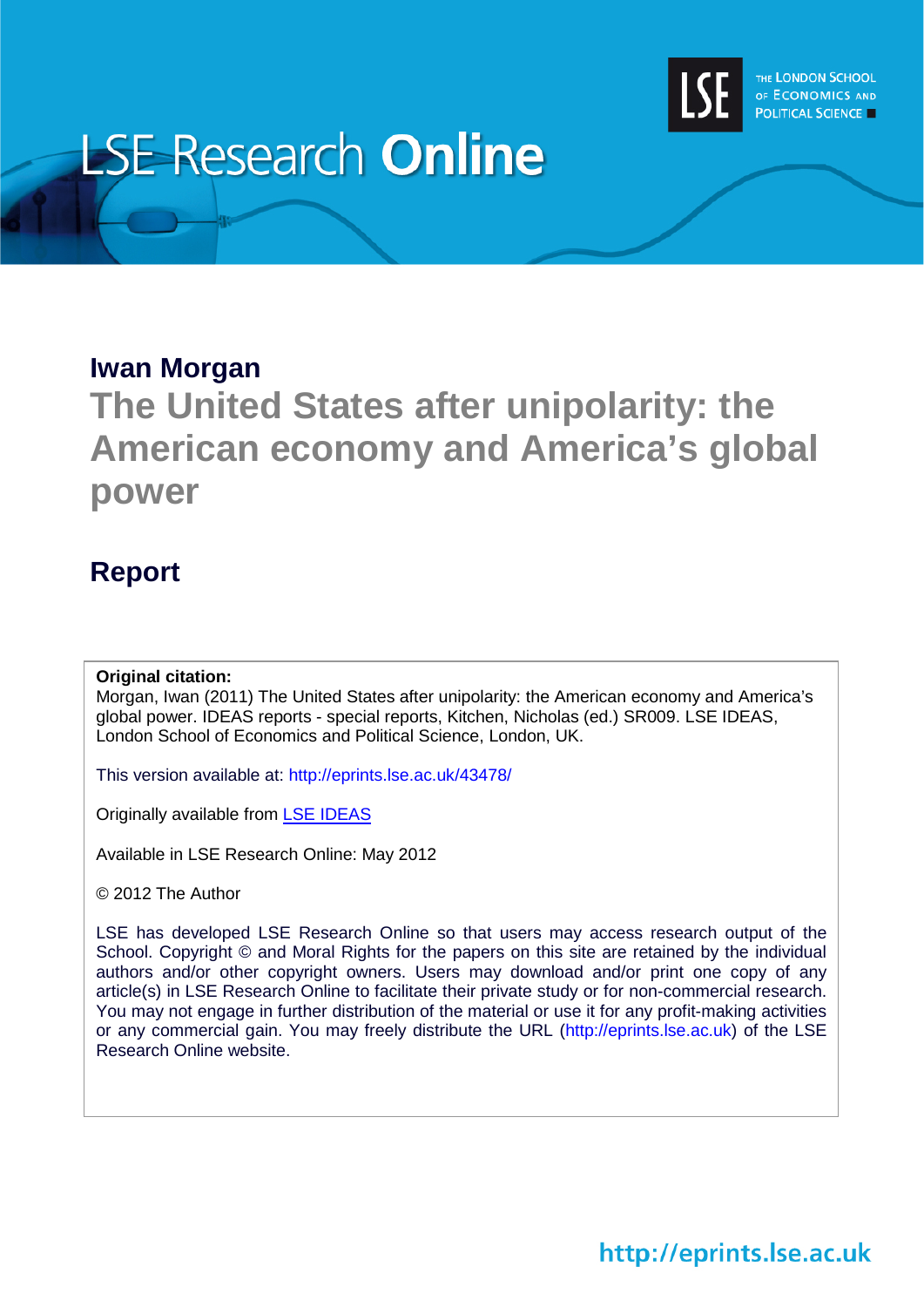# The American Economy and America's Global Power

Iwan Morgan

**America's economic strength has long underwritten its leading role in world affairs. The buoyant tax revenues generated by economic growth fund its massive military spending, the foundation of its global hard power. America's economic success is also fundamental to its soft power and the promotion of its free-market values in the international economy. Finally, prosperity generally makes the American public more willing to support an expansive foreign policy on the world stage, whereas economic problems tend to engender popular introspection. Ronald Reagan understood that a healthy economy was a prerequisite for American power when he became president amid conditions of runaway inflation and recession. As he put it in his memoirs, 'In 1981, no problem the country faced was more serious than the economic crisis – not even the need to modernise our armed forces – because without a recovery, we couldn't afford to do the things necessary to make the country strong again or make a serious effort to reduce the dangers of nuclear war. Nor could America regain confidence in itself and stand tall once again. Nothing was possible unless we made the economy sound again'.**

Today the United States has to deal with the impact of far worse economic problems than it did when Reagan became president. These include the fallout from the most severe financial crisis since 1929 (the near-meltdown of the financial system in 2008), the worst recession since the Great Depression (the so-called Great Recession of 2007-2009), a fragile recovery that could well falter into a doubledip recession in 2012, the blowback effects of a European debt crisis, and a future of unsustainable public debt without a correction of fiscal course. The current state of the American economy confirms the historical trend that downturns resulting from financial crisis (as in the 1870s, 1890s, and 1930s) are far more serious than other recessions. However, the debt overhang adds a new and very worrying dimension. Indeed America's fiscal and economic weaknesses are interlinked because the revival of economic growth is the necessary first step in dealing with America's public debt problem. To date, the woeful set of economic and fiscal indicators has not seriously diminished America's global power, but it has had some effect and threatens to have much greater – perhaps catastrophic – impact in time.

In immediate terms, it is clear that the United States is far from any tipping point where it has to scale back its military power very significantly because of economic and debt problems at home. True, its supporting rather than lead role in the NATO intervention in Libya owed something to the Obama White House's desire to contain defence costs while America is still actively engaged against the Taliban in Afghanistan and has just started to run down its Iraq commitments. In Obama's Fiscal Year (FY) 2012 budget plan, defence outlays are also scheduled to decline from 5.1 percent of GDP in FY 2011 to 3.4 percent of GDP in FY 2016. Nevertheless, the savings will largely result from the running down of commitments in Afghanistan and Iraq and waste elimination rather than the reduction of core strength. Even if a new crisis demanded expansion of military spending in the course of the next decade, the United States should be able to meet that need without imposing a strain on its economy.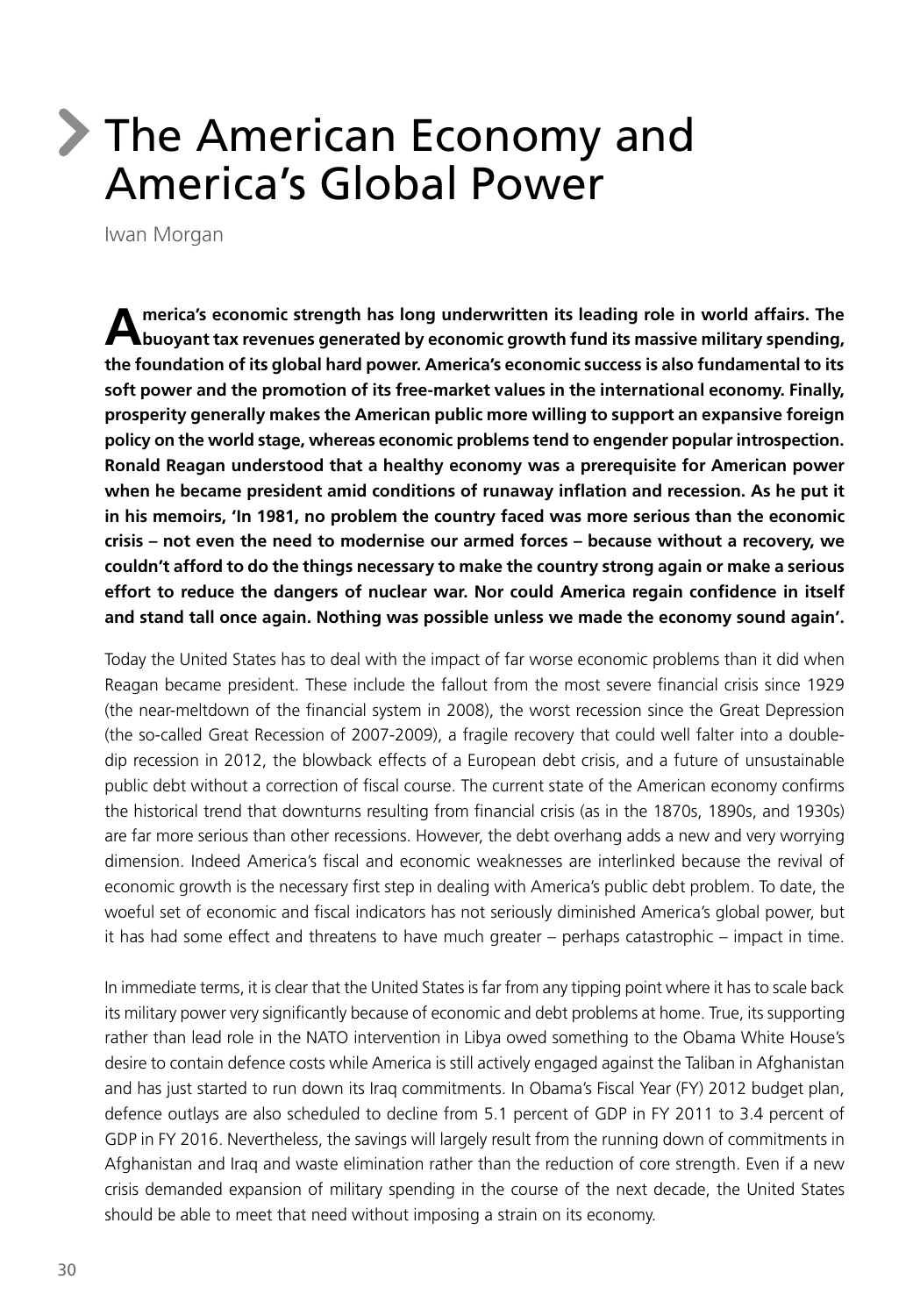On the other hand, the United States will likely face strategic restraints in the second decade of this century. While short-term defence budget expansion may be possible to meet a crisis, a sustained increase appears out of the question. The military future for the United States, therefore, is one of making do with less. It will not keep pace with the defence expansion of potential competitors. Russia and China almost doubled their military spending over the first decade of the twenty-first century and look set to continue this rate of growth in the second on the back of their buoyant economies. This does not represent a threat to the military supremacy of the US, which accounted for 46.5 percent of total global military spending in 2009, but its competitors will almost certainly use their fiscal advantage to disrupt and erode its superiority. Moreover, the pressure for deficit reduction is highly likely to impact negatively upon defence investment that meets future rather than immediate needs, particularly in procurement, research and development, and personnel development. In essence, therefore, the United States may have to develop a grand strategy that prioritises ends and links them to means, somewhat in the manner of Dwight Eisenhower in the 1950s rather than one based on assumptions that its economic power can underwrite military expansion as in the 1960s, 1980s, and early twenty-first century.

From FY 2020 onward, however, the future for US military power looks bleaker without a domestic correction of fiscal course. According to the Congressional Budget Office (CBO), the United States will exceed its historic peak for public debt-GDP size of 109 percent (reached at the end of World War II) in 2023 [a new Government Accountability Office report projects the somewhat later date of 2027] and will experience further fiscal deterioration to approach 190 percent by 2035. Under that scenario, the three largest entitlement programmes – Social Security (old age pensions), Medicare (medical assistance for the poor), and Medicaid (medical benefits for Social Security recipients) – plus interest on the public debt, will consume total budget revenues by 2030, requiring all other programmes to be funded from the deficit.

It is these entitlements that are the root cause of America's long-term fiscal problems. According to a Government Accountability Office projection, GDP is set to expand by 71 percent in real terms from 2007 to 2031, but spending for Social Security, Medicaid, and Medicare is set to increase by 127 percent, 224 percent, and 235 percent, respectively. The Social Security expansion reflects the aging of the population as the baby-boom generation, the population bulge born between 1945 and 1965, reaches retirement age. The growth of healthcare outlays is also attributable in part to this, but more significantly will result from the inflation of costs as medical treatments and technology improve. It is unclear whether the Obama health insurance programme will have much impact on aggregate costs: it will likely reduce demand for Medicaid but increase other healthcare outlays.

In the assessment of the CBO, which has a reputation for realism rather than hyperbole, 'The explosive path of federal debt ... underscores the need for large and rapid policy changes to put the nation on a sustainable fiscal course'. It is unthinkable that the US government will not take action – it is a matter of when, not if – but the longer the debt problem remains unaddressed, the greater it will grow and the more difficult it will become to resolve. Nevertheless, when Washington policymakers do face up to the issue and make the difficult choices involved in reining in public indebtedness, defence will be very vulnerable to retrenchment. Even though its claim on the public purse is smaller than that of domestic entitlements, military cutbacks are politically easier to effect than those on pension and healthcare support.

Replicating the pattern for its military power, America's economic and fiscal problems are likely to impact on its position in the international economy more in the medium to long-term than in the short-term. Henry Kissinger once remarked, 'Who controls the food supply controls the people; who controls the energy supply can control whole continents; who controls money can control the world'. Allowing for some hyperbole in this assessment, it did offer insight into the benefits for US international influence of the dollar's status as the world's major reserve currency.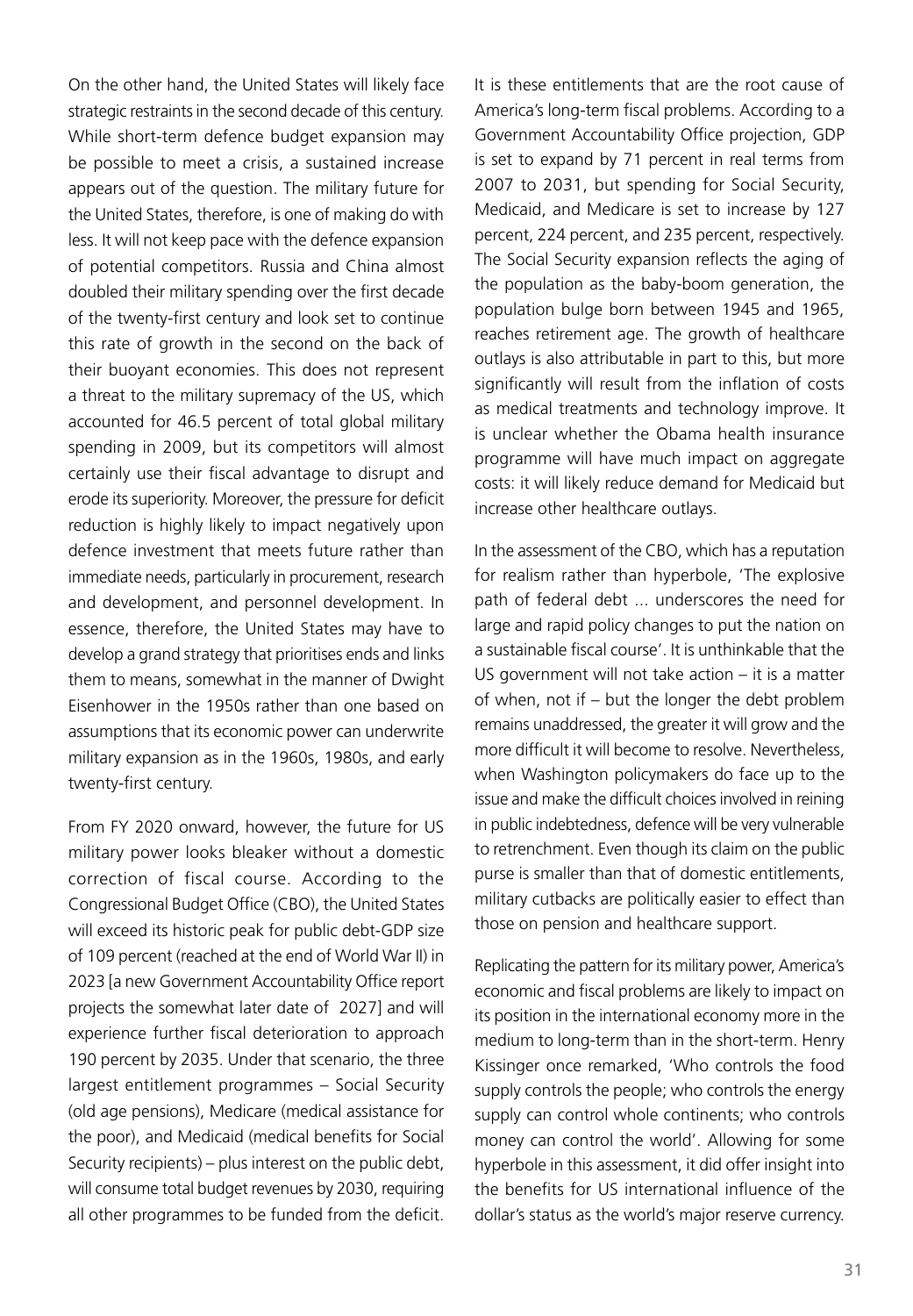As the dollar declined in value over the last decade, its share of allocated global reserves fell from 72 percent to 62 percent, suggesting that reserve managers were diversifying their holdings into other currencies. The main beneficiary of this trend was the euro. Standard& Poor's ([S&P)] downgrading of America's AAA+ credit rating in the wake of the political imbroglio between Republicans and Democrats over raising the debt limit appeared to spell further trouble for the dollar.

However, the greenback has become an increasingly safe haven for foreign currency holders in light of the Eurozone's deepening financial crisis that threatens the very existence of the single currency project. Reports that foreign central banks and managers of large private funds were shedding Treasury securities in 2009-10 were also exaggerated. China, the largest holder, was shifting from long-term to short-term securities rather than moving out of the dollar. In 2011, however, there has been a general move back to long-term securities that carry higher interest. Signifying this, Bill Gross, chief executive of PIMCO (the world's largest fund manager), which had previously begun shedding its long-term US bonds, announced in October that it was increasing its holdings in them.

Paradoxically, therefore, America's reserve position has actually strengthened in the last two years despite its economic and fiscal problems. Its current account deficit – its external balance with the rest of the world – has also shrunk from a worrying 7 percent of GDP in 2006 to a more manageable 3.3 percent in mid-2011 because the fragile economy has reduced demand for imports. Moreover, its capacity to borrow from abroad remains undiminished because the US broadly remains a reliable haven, notwithstanding its S&P credit rating downgrade. Indeed the annual cost of its repayments on its rising public debt which itself grew from 40.3 percent of GDP in 2008 to an estimated 72 percent of GDP in 2011, actually declined from 1.8 percent of GDP to 1.4 percent of GDP over this same period thanks to low interest rates.

However, low interest rates will not last forever. The United States at some juncture will face increasing costs to service its debt. And unless it brings its borrowing under control, it may eventually find its only recourse is to have massive interest rates to

overcome creditor fears about a possible default or a reversion to debt monetisation (namely printing more money to cheapen the dollar and thereby ease interest payments). This is unlikely to happen until the late 2020s or early 2030s, but the impact on the economy will be severe if such monetary manipulation becomes necessary.

If the economic effects of America's indebtedness are not yet great, there are signs that it has had an impact on its political influence within the international economy. In 2004, former Treasury Secretary Larry Sumner famously remarked, 'There is something odd about the world's greatest power also being its greatest debtor'. It is even odder that its biggest creditor is also its greatest economic challenger, the People's Republic of China (PRC). Contrary to the usual assumption that economic power goes hand in hand with a strong currency, the PRC engaged in massive purchase of US Treasuries and other dollar assets in the first decade of this century to ensure that its currency had a low value against the dollar, thereby reaping huge advantages for its products in the giant US market. The Bush administration and the Obama administration have both sought to persuade Beijing to abandon this practice in order both to reduce America's huge bilateral trade deficit with the PRC and to head off protectionist sentiment in the US Congress. However lack of leverage has blunted America's capacity to get the Chinese to do what it wants. (Of course, the US should beware what it wishes for in this regard, since the PRC would have little reason to extend it easy credit if there were no currency exchange benefits to be gained.)

Being America's leading creditor gives the PRC a certain advantage in dealing with it. Beijing has been a very vocal critic of the Federal Reserve's quantitative easing (QE) initiatives to improve the flow of credit at home. It worries that this action will ultimately cheapen the dollar, thereby undermining the value of its holdings. Some analysts believe that concern about China's reaction is one reason why the Fed has not engaged in a third round of QE despite the evident fragility of the post-recession recovery. Others are fearful that the PRC might use its creditor clout to bring pressure to bear on the US in the event of a geopolitical showdown between the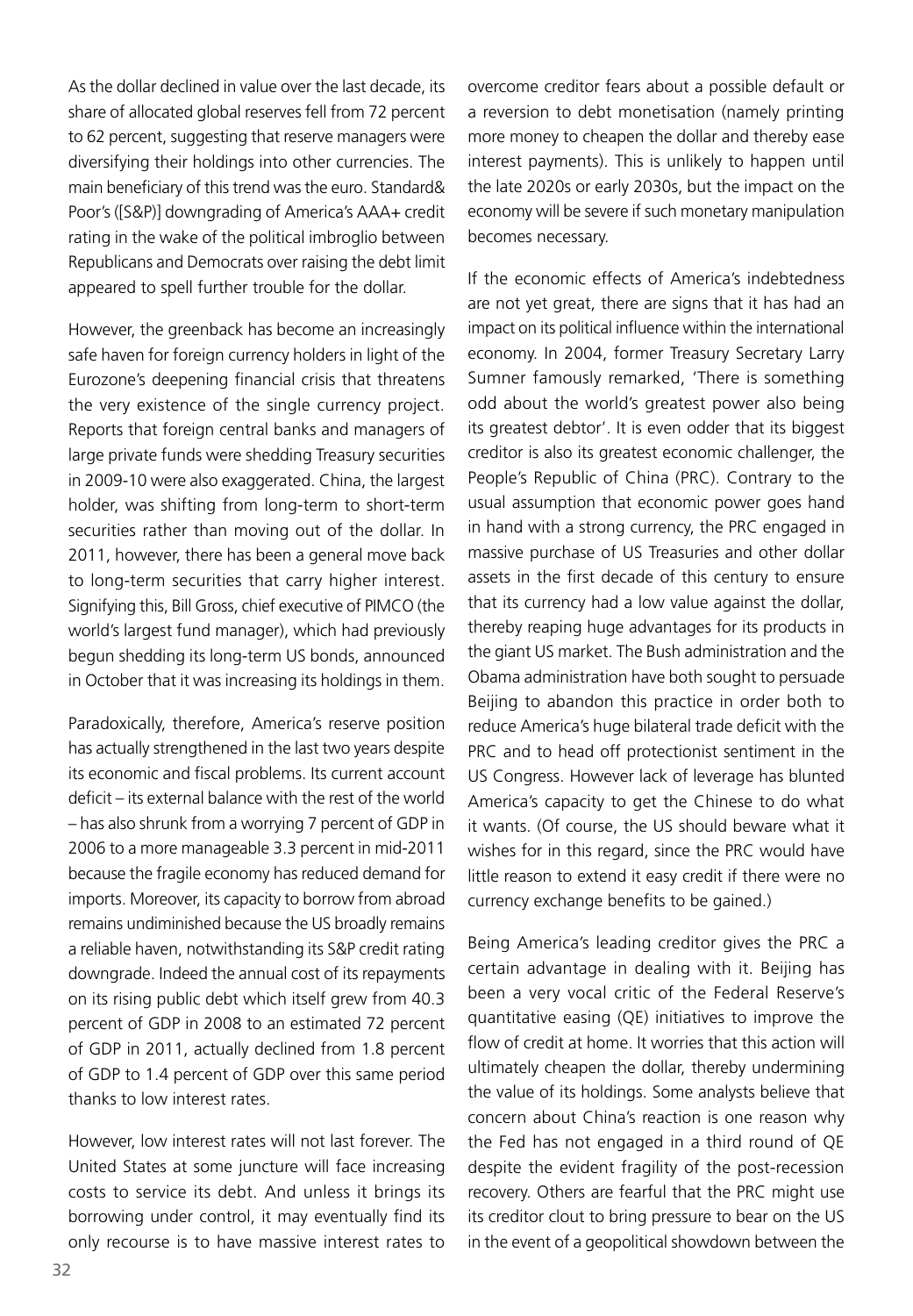two countries, for example over sovereignty issues in the South China Sea. In their view, this could be America's 'Suez Moment', a reference to Eisenhower's use of economic leverage to force the withdrawal of the 1956 Anglo-French intervention in Egypt.

Undoubtedly being a debtor nation diminishes America's standing in what can be called geoeconomics. This is true with regard to allies as well as rivals like the PRC. Treasury Secretary Tim Geithner found this out when he participated in a meeting of European financial leaders in Wroclaw, Poland, in September 2011 to discuss the Eurozone sovereign debt crisis that threatened to spread from Greece to other nations. His calls for stronger action by member nations of the single currency project to provide larger bailout funds as security against a Greek default, and for greater aid to European banks that were holding bad government debts, were dismissively rejected by a number of his EU counterparts. Austrian Finance Minister Maria Fekter commented, 'I found it peculiar that even though the Americans have significantly worse fundamental data than the Eurozone, that they tell us what we should do'.

The world also watched on in horror at the showdown between the Tea-Party-influenced Republicans and the Democrats over the passage of a bill to raise the debt limit in mid-2011. The US narrowly avoided a default that could have had serious ripple effects throughout the global financial community. In effect, conservative Republicans resorted to political blackmail to force acceptance of large budgetary cuts as their price for a deal. Clearly, American legislators have every right to pursue the political aims they were elected to achieve, but it seemed that the whole world – not just the Obama administration – would have to bear the cost of their intransigence. The episode damaged America's reputation as a reliable debt payer, leading directly to the S&P credit downgrade. The antics of what Britain's Trade Secretary Vince cable dubbed 'a bunch of right-wing nutters' also exposed the US to international ridicule.

The debt limitation imbroglio showed that America is an increasingly polarised nation amidst today's difficult economic circumstances. Internal divisions have not yet affected its capacity to act on the world stage, but

they may do so in years to come if the economy does not recover its vigour. However American policymakers have failed to find the solution to restore growth, jobs (unemployment remains stubbornly high at around 9 percent of the work force), and optimism. The monetary instruments of economic management helped to end the recession in mid-2009 but have had little effect in strengthening recovery. Easing the supply of credit has done little to boost demand, which remains anaemic. Having binged on credit card and loan finance for over a decade, consumers are now reining in their borrowing habits because job uncertainties (or actual joblessness) make them more circumspect about their capacity to repay debt. Meanwhile, American banks remain reluctant to lend to business because of concern that blowback from the European sovereign debt crisis might threaten their reserve position.

In current circumstances, the best way of kick-starting the economy is through expansionary fiscal measures that would actually create jobs or put money in people's pockets – through initiatives like public works and infrastructure projects, extension of unemployment compensation beyond 2011 for workers who have exhausted their benefits, extension of payroll tax cuts into 2012, and more generous assistance to hard-pressed state governments who lack the federal capacity to borrow because of the balanced-budget requirements of their constitutions. Such measures could form part of a second stimulus package since the first one, enacted early in the Obama administration, has come to the end of its three-year duration.

However, the political paralysis that has resulted from separate party control of government make it highly unlikely that such an initiative will be enacted. The Republicans have no interest either in approving a statist solution for economic revitalisation or in letting Obama claim the credit for economic recovery with an election looming. Conversely, the Obama administration and the congressional Democrats appear unwilling to engage in a political battle to force acceptance of their agenda. The likelihood is, therefore, that there will be no fiscal initiative to head off the threat of a double-dip recession and there will be no strong recovery in the short-term.